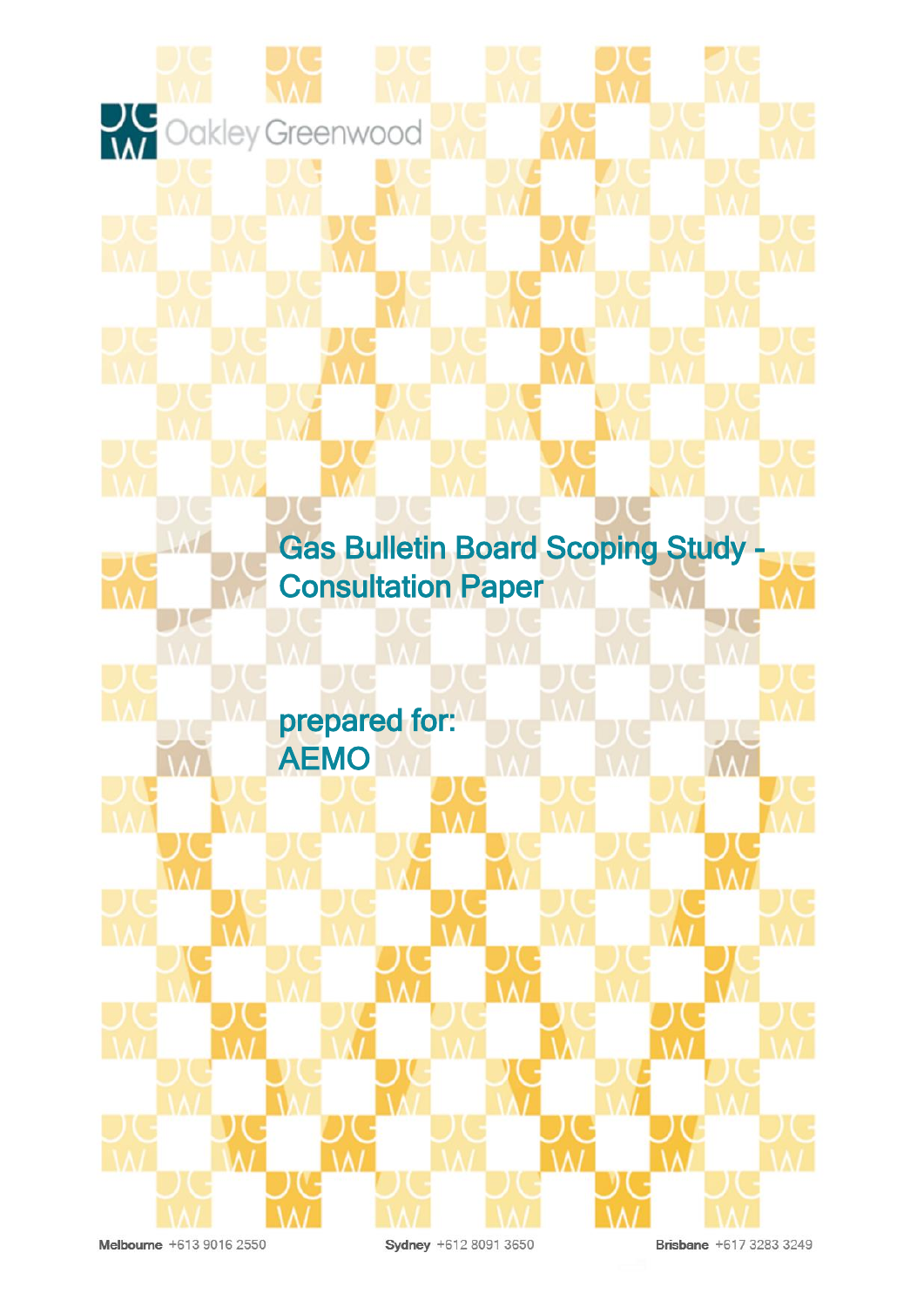

# DOCUMENT INFORMATION

| Project            | Gas Bulletin Board Scoping Study - Consultation Paper |  |
|--------------------|-------------------------------------------------------|--|
| Client             | <b>AEMO</b>                                           |  |
| <b>Status</b>      | First issue                                           |  |
| Report prepared by | Oakley Greenwood<br>Optimate                          |  |
| Date               | 07/09/2018                                            |  |
|                    | Rev 1.1 - First Issue                                 |  |

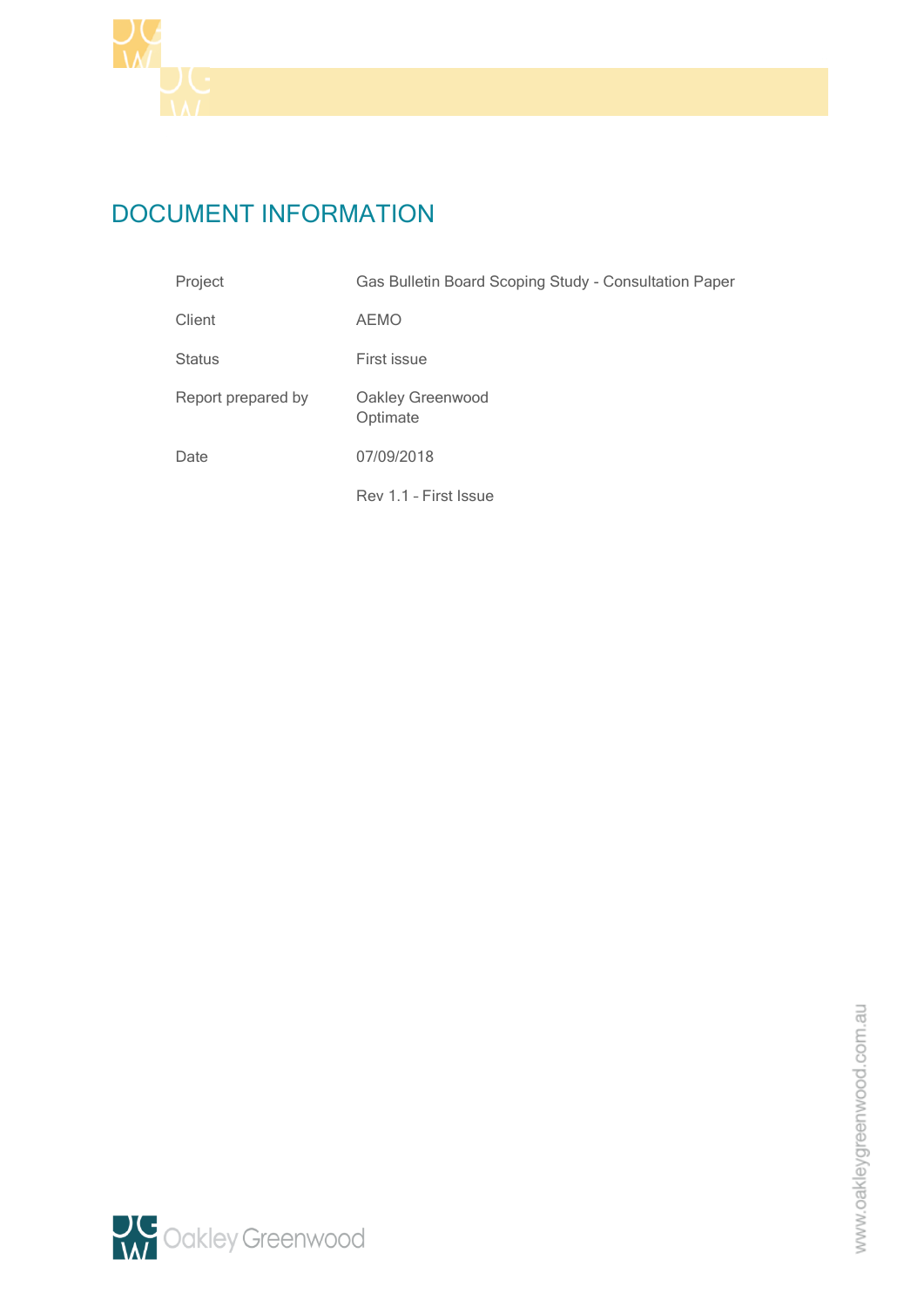

# Table of **CONTENTS**

| 1. |                |        |  |  |
|----|----------------|--------|--|--|
|    | 1.1.           |        |  |  |
|    | 1.2.           |        |  |  |
| 2. |                |        |  |  |
|    | 2.1.           |        |  |  |
| 3. |                |        |  |  |
|    | 3.1.           |        |  |  |
|    | 3.2.           |        |  |  |
| 4. |                |        |  |  |
|    | 4.1.           |        |  |  |
| 5. |                |        |  |  |
|    | 5.1.           |        |  |  |
|    |                | 5.1.1. |  |  |
|    |                |        |  |  |
|    | 5.2.           |        |  |  |
|    | 5.3.           |        |  |  |
| 6. |                |        |  |  |
| 7. |                |        |  |  |
|    |                |        |  |  |
|    | A <sub>1</sub> |        |  |  |
|    | A.2            |        |  |  |
|    | A.3            |        |  |  |
|    | A.4            |        |  |  |
|    |                | A.4.1  |  |  |



 $\overline{1}$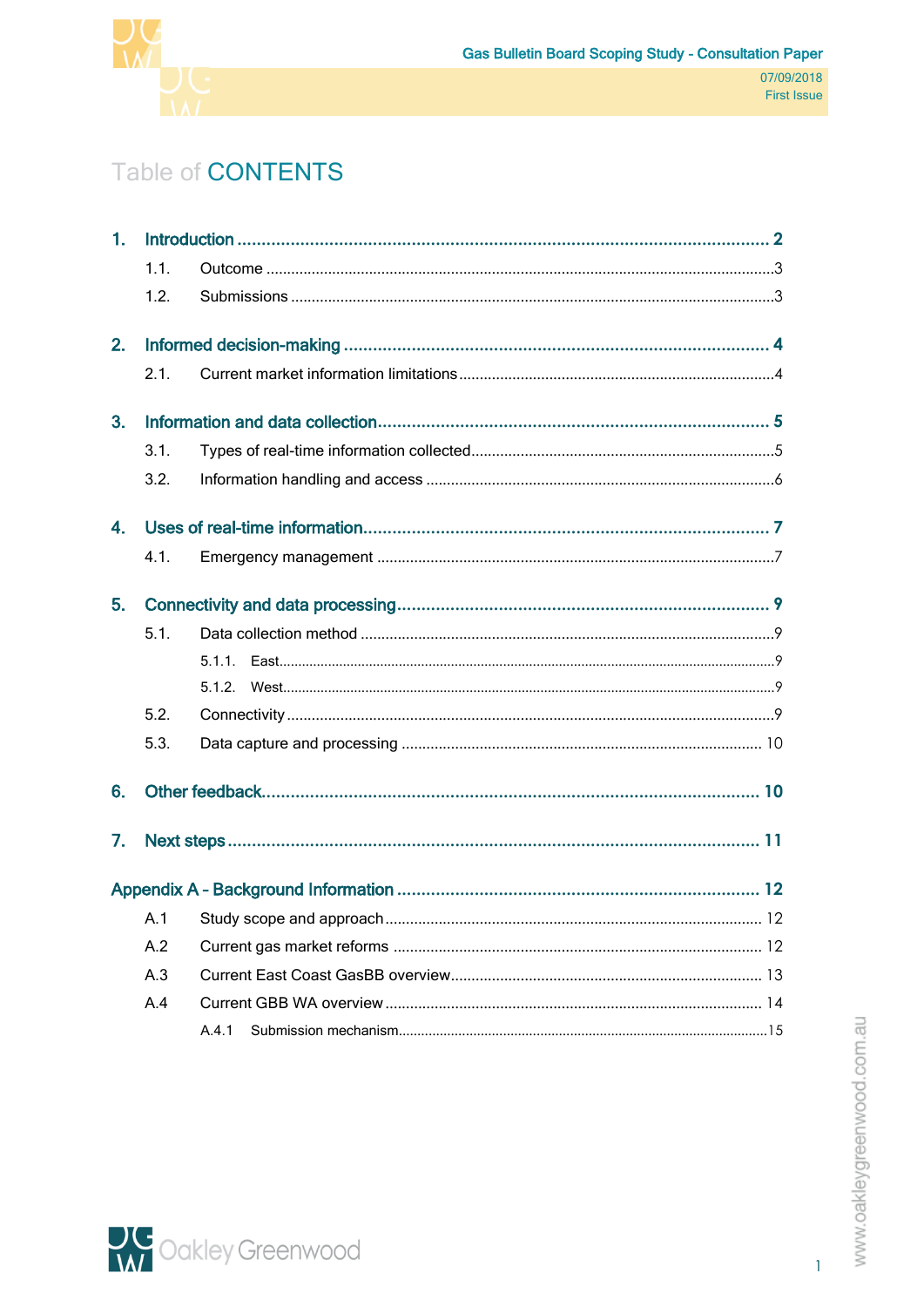

# <span id="page-3-0"></span>1. Introduction

In February 2018 the Hon. Josh Frydenberg, Minister for the Environment and Energy, tasked AEMO with undertaking a scoping study to explore improvements to the Gas Bulletin Board under Section 91C of the National Gas Law. The study is to focus on the costs and benefits of a centralised facility to capture real-time data from gas producers, storage operators and pipeline operators. The study is also considering changes currently being progressed by COAG to ensure findings are not duplicated.

AEMO has engaged Oakley Greenwood (OGW), with technology sub-contractor Optimate, to undertake the scoping study to examine the costs and benefits of real-time data provisions for the Gas Bulletin Boards and consider opportunities to align the technology used for both the Natural Gas Bulletin Board (GasBB) and the Gas Bulletin Board of WA (GBB WA) – collectively referred to as the Bulletin Boards or GBBs. The scoping study will also consider potential linkages to:

- **The electricity markets (National Electricity Market and the Wholesale Electricity Market); and**
- **International markets.**

As part of the scoping study, OGW is conducting a stakeholder engagement process which will be used to help inform a cost benefit analysis. The stakeholder process will initially seek written submissions to this consultation paper to obtain views on how a central facility to capture realtime data can improve the Gas Bulletin Boards, assist government organisations and industry participants in emergency functions, and enhance transparency in the gas market to enable users to make more informed purchasing decisions. During the consultation paper review period, OGW will hold individual meetings with several key stakeholders that wish to have a further, more detailed and/or confidential, engagement in the process.

There are some definitional items that need to be explored and their context within the scoping study and the stakeholder engagement. Real-time data may have several interpretations and different applications to market based activities and emergency management scenarios. Along with real-time data is the question of how granular that data maybe captured to understand historical trends for efficient investment decisions or for post-incident review following a declared emergency.

The study will consider and complement ongoing, previous and related enhancement projects, such as:

- East Coast Wholesale Gas Market and Pipeline Frameworks Review1  $\blacksquare$
- Gas Market Reform Group related publications<sup>2</sup>
- ACCC Gas inquiry 2017-2020<sup>3</sup>

2 GMRG. Available at[: http://gmrg.coagenergycouncil.gov.au/publications.](http://gmrg.coagenergycouncil.gov.au/publications) Viewed: 30 May 2018.

3 ACCC. Available at[: https://www.accc.gov.au/regulated-infrastructure/energy/gas-inquiry-2017-2020.](https://www.accc.gov.au/regulated-infrastructure/energy/gas-inquiry-2017-2020) Viewed: 30 May 2018

www.oakleygreenwood.com.au



 $\overline{a}$ 

<sup>1</sup> AEMC. Stage 2 Final Report for the East Coast Wholesale Gas Market and Pipeline Frameworks Review. Available at[: https://www.aemc.gov.au/markets-reviews-advice/east-coast-wholesale-gas-market-and](https://www.aemc.gov.au/markets-reviews-advice/east-coast-wholesale-gas-market-and-pipeline-frame)[pipeline-frame.](https://www.aemc.gov.au/markets-reviews-advice/east-coast-wholesale-gas-market-and-pipeline-frame) Viewed: 30 May 2018.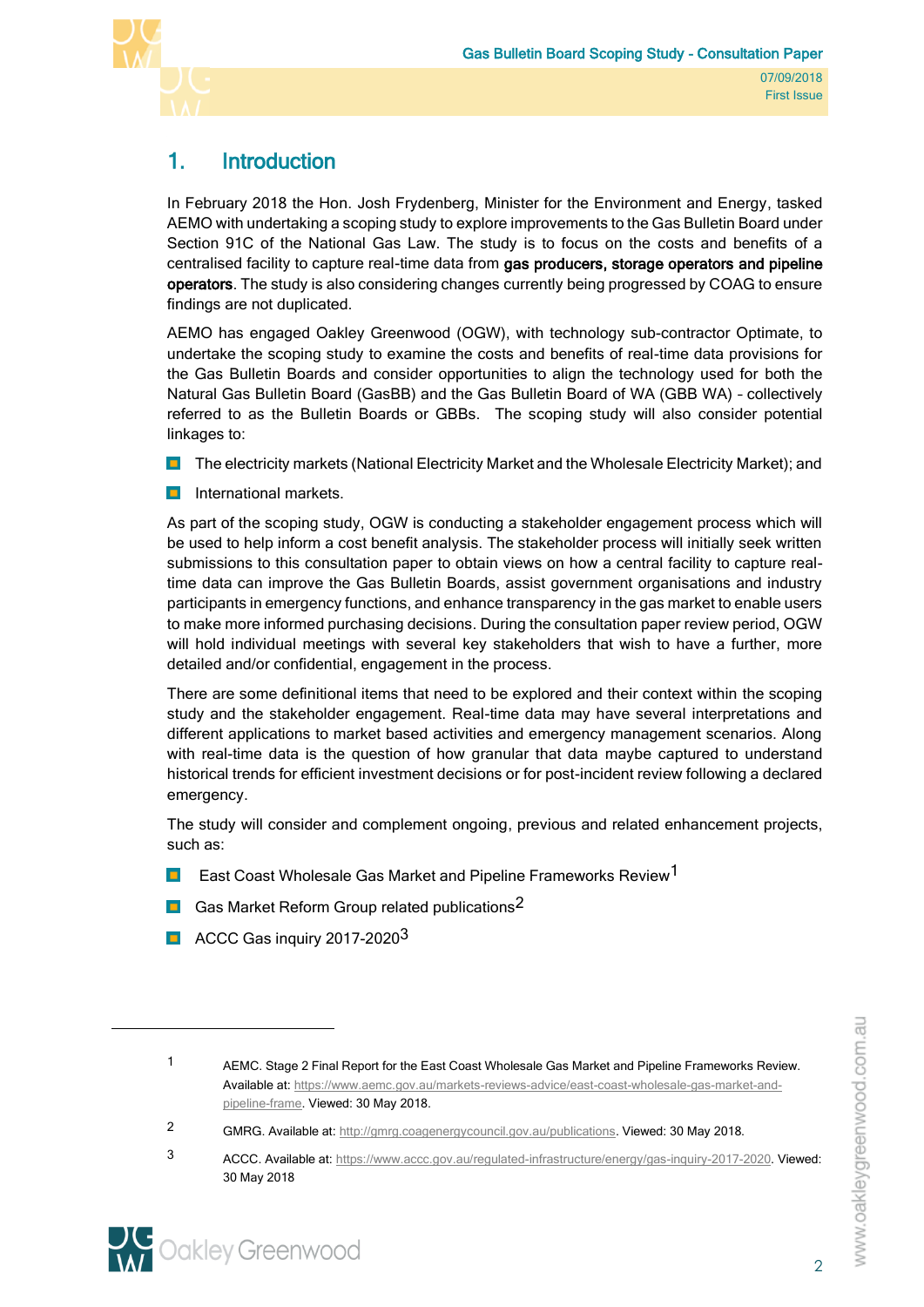

- $\blacksquare$  The Australian Domestic Gas Security Mechanism<sup>4</sup>
- **Gas Supply Guarantee<sup>5</sup>**
- **Natural Gas Services Bulletin Board** 
	- Improvements to Natural Gas Bulletin Board<sup>6</sup> **Tale**
	- Enhanced Information for Gas Transmission Pipeline Capacity Trading<sup>7</sup>
	- Removal of Gas Bulletin Board emergency information page<sup>8</sup>

It is important to note that despite any possible inference from this discussion paper, the decision on whether to proceed with the collection and publication of real-time data has not yet been taken.

Further background information for this consultation paper can be found in Appendix A.

### <span id="page-4-0"></span>1.1. Outcome

The outcome of the scoping study is to inform future policy options for enhancing gas market transparency to enable users to make informed decisions with regard to gas procurement, shortterm trading, infrastructure investment and emergency management, by examining the potential implementation of a real-time data facility leading to more efficient outcomes for the gas industry.

### <span id="page-4-1"></span>1.2. Submissions

Written submissions can be submitted to AEMO at [bbscoping@aemo.com.au](mailto:bbscoping@aemo.com.au) and are to be provided by 21 September 2018.

Stakeholders will need to identify if their written submissions are confidential. Submissions that are not confidential may be published on the AEMO stakeholder consultation website.

Feedback in one-on-one meetings provided by Market Participants will not be attributed to individuals or companies if requested.

------------------------------------------------------------------------------------------------------------------------------

The following Consultation Paper consists of four main sections. Each section contains subsections that are an explanatory paragraph followed by 2-3 questions. Some sections will be more relevant to your market sector than others. Please answer the questions that are relevant to your sector, and where you feel able to provide substantive commentary.

Many thanks in advance for your contribution to the consultation process.

- 6 AEMC. Available at: [https://www.aemc.gov.au/rule-changes/improvements-to-natural-gas-bulletin-board.](https://www.aemc.gov.au/rule-changes/improvements-to-natural-gas-bulletin-board) Viewed: 30 May 2018.
- 7 AEMC. Available at: [https://www.aemc.gov.au/rule-changes/gas-transmission-pipeline-capacity-trading](https://www.aemc.gov.au/rule-changes/gas-transmission-pipeline-capacity-trading-enhance)[enhance.](https://www.aemc.gov.au/rule-changes/gas-transmission-pipeline-capacity-trading-enhance) Viewed: 30 May 2018.
- 8 AEMC. Available at: [https://www.aemc.gov.au/rule-changes/removal-of-gas-bulletin-board-emergency](https://www.aemc.gov.au/rule-changes/removal-of-gas-bulletin-board-emergency-informatio)[information](https://www.aemc.gov.au/rule-changes/removal-of-gas-bulletin-board-emergency-informatio). Viewed: 30 May 2018.



 $\overline{a}$ 

<sup>4</sup> Department of Industry, Innovation and Science. Available at: [https://industry.gov.au/resource/UpstreamPetroleum/AustralianLiquefiedNaturalGas/Pages/Australian-](https://industry.gov.au/resource/UpstreamPetroleum/AustralianLiquefiedNaturalGas/Pages/Australian-Domestic-Gas-Security-Mechanism.aspx)[Domestic-Gas-Security-Mechanism.aspx.](https://industry.gov.au/resource/UpstreamPetroleum/AustralianLiquefiedNaturalGas/Pages/Australian-Domestic-Gas-Security-Mechanism.aspx) Viewed: 30 May 2018. 5 AEMO. Available at[: https://www.aemo.com.au/Electricity/National-Electricity-Market-NEM/Emergency-](https://www.aemo.com.au/Electricity/National-Electricity-Market-NEM/Emergency-Management/Gas-Supply-Guarantee)[Management/Gas-Supply-Guarantee.](https://www.aemo.com.au/Electricity/National-Electricity-Market-NEM/Emergency-Management/Gas-Supply-Guarantee) Viewed: 30 May 2018.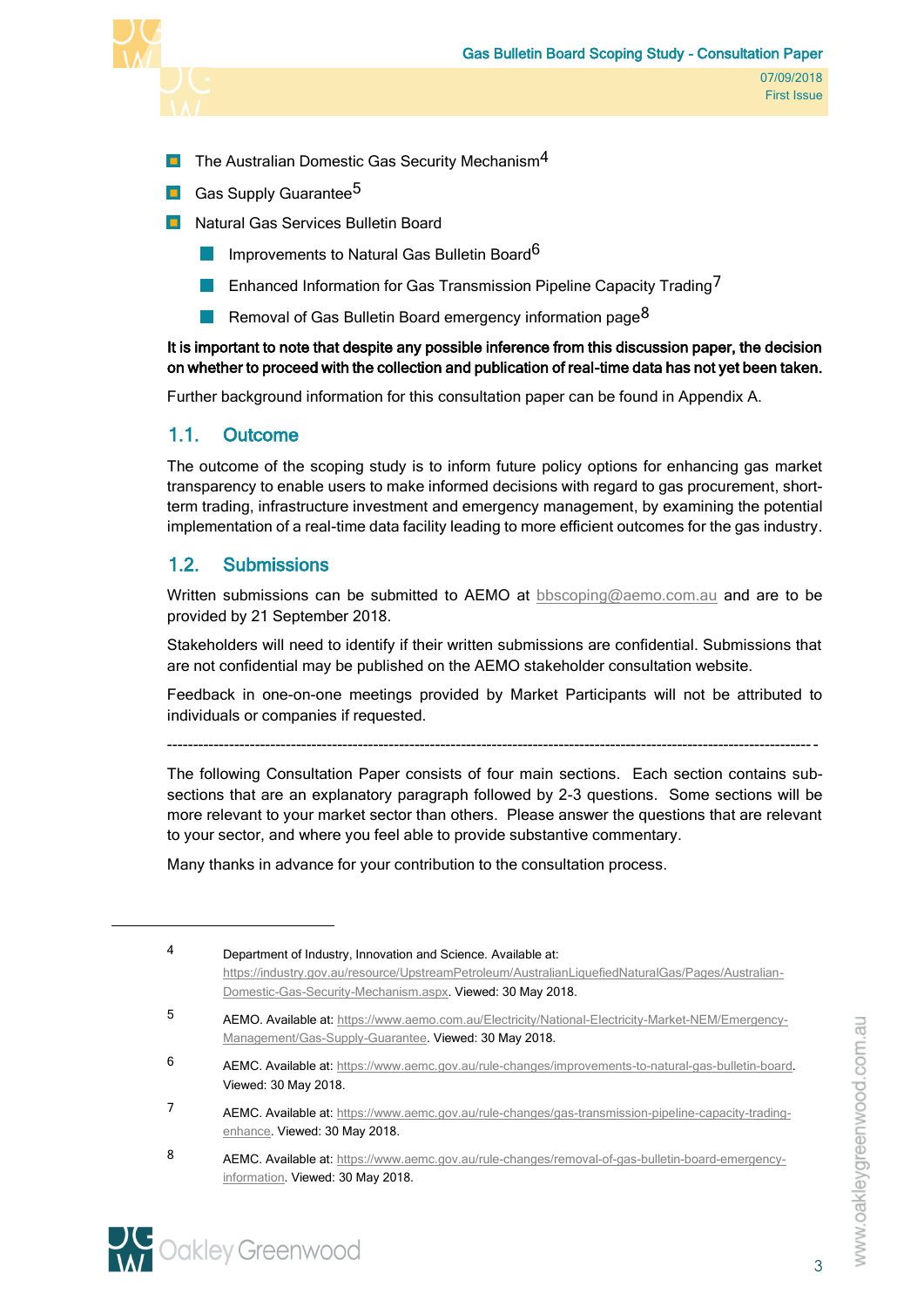

# <span id="page-5-0"></span>2. Informed decision-making

## <span id="page-5-1"></span>2.1. Current market information limitations

This scoping study is to examine if there are existing limitations on the provision of data which creates uncertainty for users in the market (buyers and sellers; emergency management organisations) when looking to make informed decisions.

OGW are gathering views from industry on what the limitations are, if any, and whether real time data or more granular data will assist in mitigating resultant risks and identify the benefits.

A key consideration for industry is the term and type of transactions real-time data, and the granularity of the data, that may be useful in helping to facilitate efficient market outcomes. For example, more efficient spot transactions might be made because of the publication of real-time data. A view from stakeholders on how real time data or more granular historical datasets may benefit longer term transactions is also sought.

#### Question 1. How does your organisation use the GasBB or GBB WA?

- Question 2. How could real-time data on gas pipeline flows and gas production levels being available to all parties enable a more efficient and timely functioning of the gas and electricity markets for short-term transactions (less than a week including intra-day), for long-term transactions (greater than a week), and for increased reliability? What frequency should be captured?
- Question 3. Are the benefits that may be gained from the availability of real-time data equally attainable from simply more granular historical data than is currently available, and at what frequency should the data be collected?
- Question 4. How can access to real-time data, or more granular data, allow for better investment decisions (e.g. gas power generation, new pipeline infrastructure)?
- Question 5. Is there any other market data that should be linked or have linkages to the gas market data?

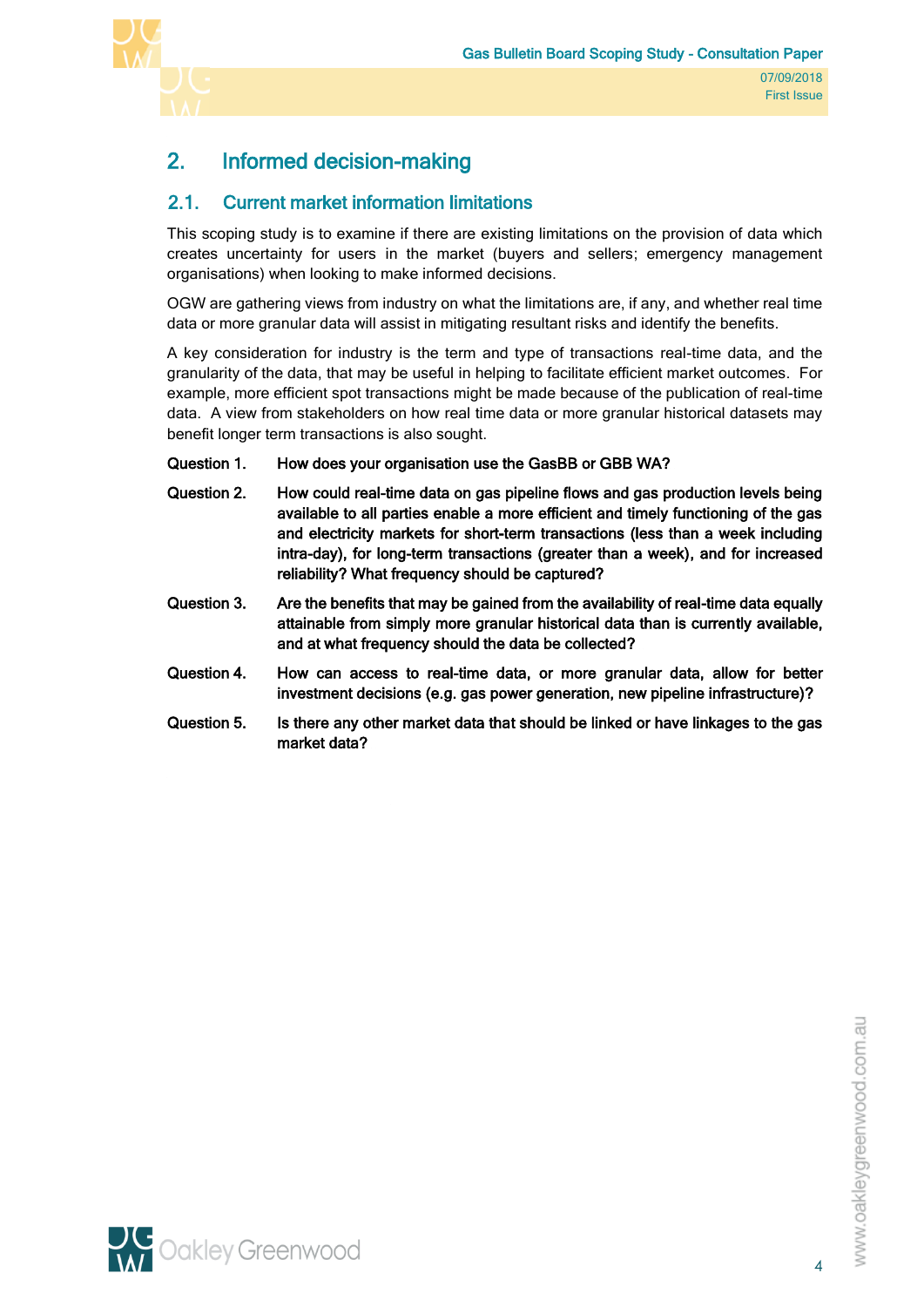

# <span id="page-6-0"></span>3. Information and data collection

If real-time data capture is brought into a central facility, the type of data collected, frequency of collection, distribution and use of this data becomes critical in defining the study scope. It is likely that different access levels will be needed for different requirements with associated security and granularity. For example, the data from the central facility could be aggregated for display or direct download through the Gas Bulletin Boards for public consumption but more granular and up to date data would be consumed securely by AEMO and other government agencies for emergency, monitoring and advisory purposes.

## <span id="page-6-1"></span>3.1. Types of real-time information collected

The central real-time data facility may contain a large volume of data from a facility level and a time perspective that could be used for a number of functions with the volume and detail varying depending on the end use. i.e. confidential emergency information would have a more detailed set compared to data made available through the Gas Bulletin Boards.

While the central facility may contain a complete data set, the benefits of different data sets required by different participants needs to be quantified.

- Question 6. What other real-time information do industry participants believe could be captured to provide benefits to participants in supporting efficient market outcomes and emergency management responses? For example, real-time or near real-time outage notices.
- Question 7. How does the upcoming introduction of pipeline capacity trading mechanisms<sup>9</sup> affect the value that market participants place on additional real-time data? If so, please explain why, and the extent to which this is likely to be of a material benefit?
- Question 8. The GBB WA reports daily Large User consumption data, 7 days in arrears. Would the inclusion of this data in real-time on the Gas Bulletin Boards improve market efficiencies or emergency management outcomes?

The provision of real-time data may, in and of itself, only partially assist in the development of the gas market, as interpreting the data can also be problematic. Providing some context on what data means may assist the industry, however this generally requires supplementation from the data provider, increases the risk of confidential information being made public, and ultimately increases the cost of data provision.

For example, real-time monitoring of data may show that a 400TJ/day Queensland gas production facility has just dropped production from the forecast level of 350TJ to a 0TJ/day rate. However, insight into the likely duration of this supply interruption and subsequent impact on the short-term market supply/demand balance is required to make full use of this information.

#### Question 9. What additional "context" material should be provided to AEMO when real-time data monitoring detects a "material" variation from forecast, and why?

<sup>9</sup> <https://www.aemo.com.au/Gas/Pipeline-Capacity-Trading>



 $\overline{a}$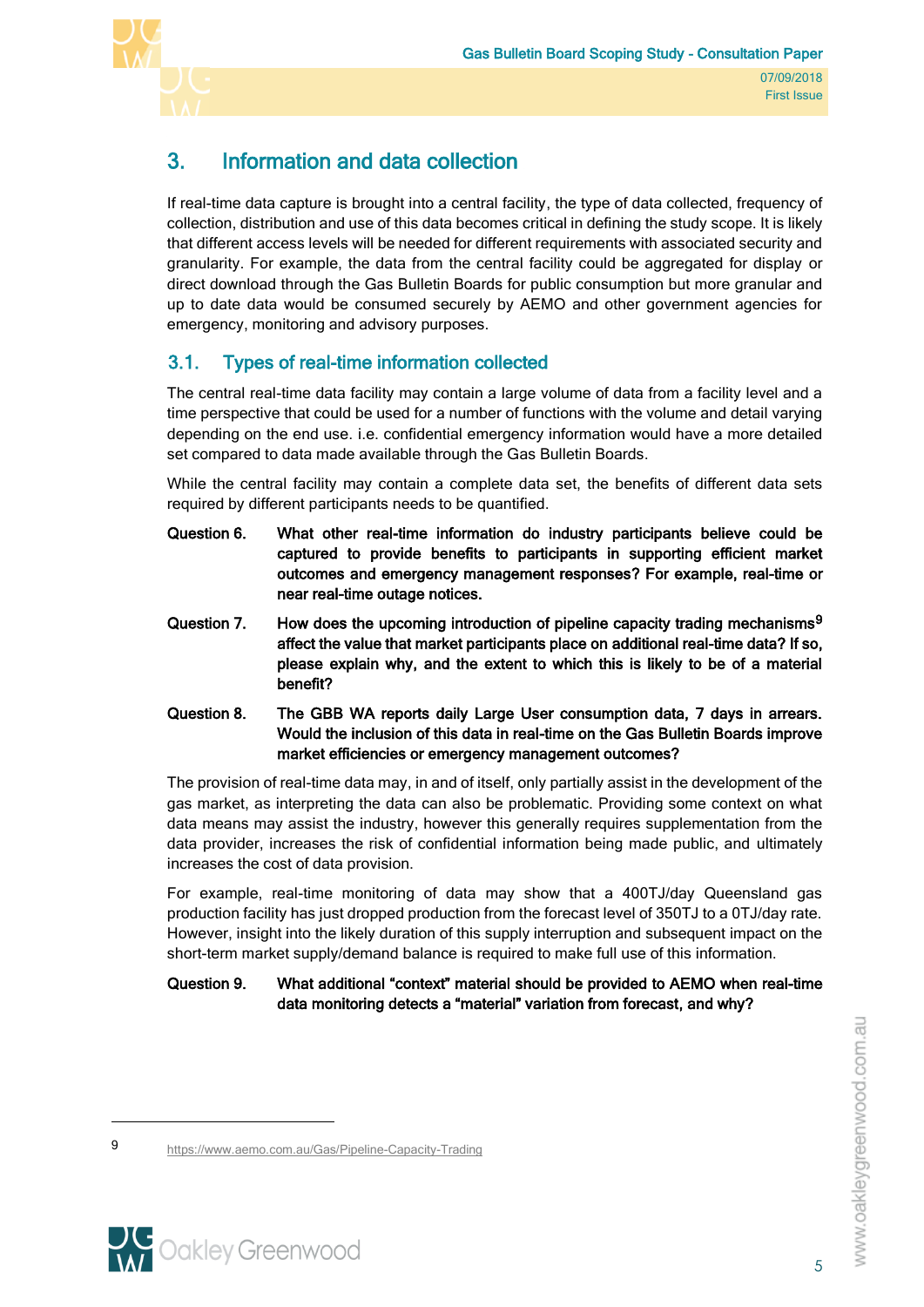



## <span id="page-7-0"></span>3.2. Information handling and access

Pipeline operators and production facility operators have a number of requirements to submit information for a variety of commercial and regulatory purposes. Information tends to be submitted to multiple organisations with little or no difference in the information submitted.

- Question 10. What similar information do you currently provide more than once but to different agencies or organisations?
- Question 11. What sensitive information should not be captured by a centralised facility? And what sensitive information, if captured, should not be publicly available?
- Question 12. Should a Gas Bulletin Board have links and notifications to other markets such as the NEM and what would be the benefits (e.g. gas power generator status and output, changes in demand forecasts in the STTM or DWGM)?

The volume of real-time data being brought into a central facility is likely to exceed the requirements of the public-facing Gas Bulletin Boards and datasets that third-party data service providers may want access to. However, there may be other stakeholders that may benefit from accessing the more detailed data sets.

- Question 13. Is your organisation likely to request access to more detailed data sets?
- Question 14. What benefits is your organisation likely to gain from access to more detailed data sets?

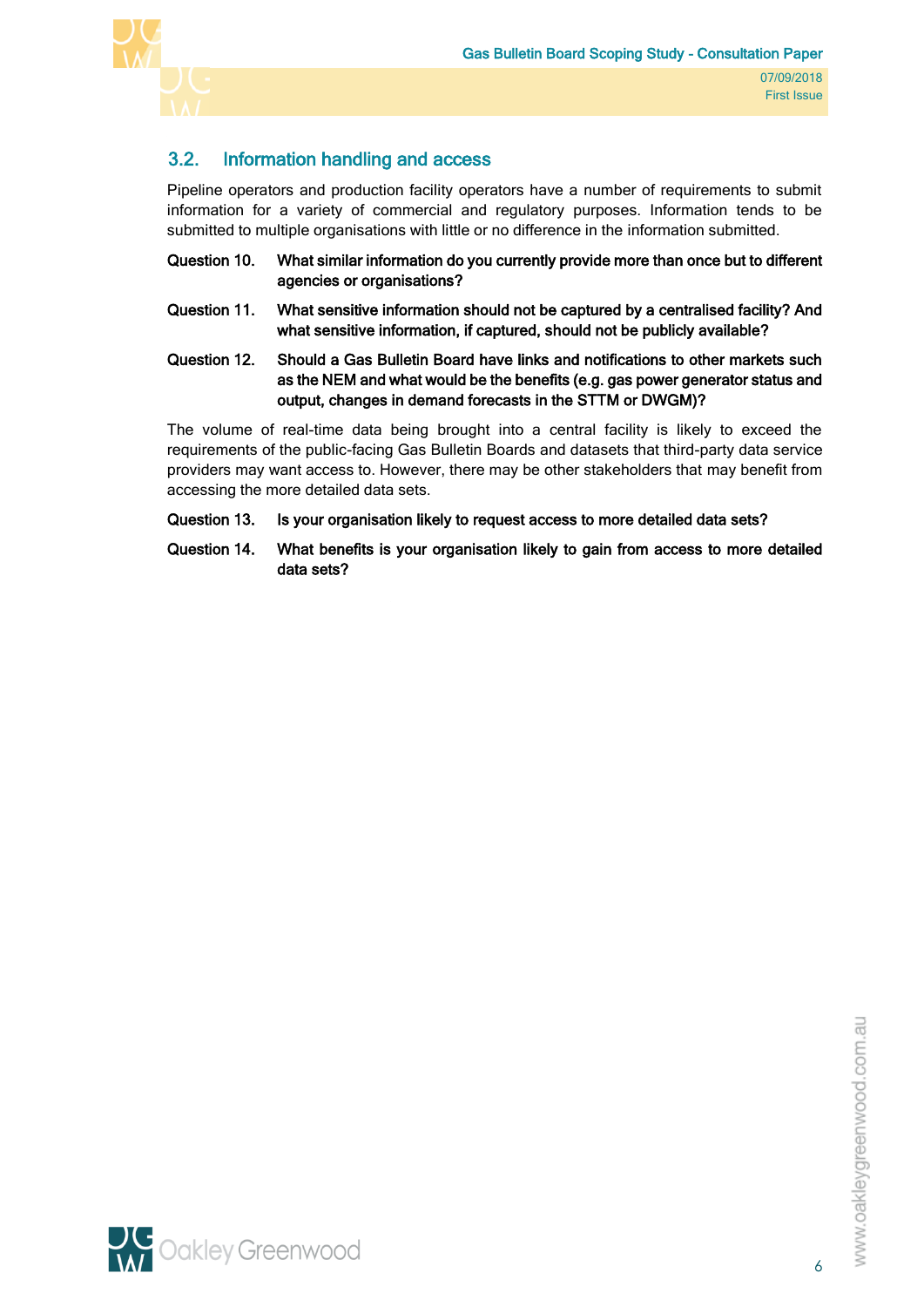

# <span id="page-8-0"></span>4. Uses of real-time information

## <span id="page-8-1"></span>4.1. Emergency management

There are various existing mechanisms in place relating to emergency management of the gas market during periods of market stress. Some of these relate to bilateral contract obligations (FM notifications, etc.), some to market-based responses (spot markets setting prices and volumes reflective of economically efficient outcomes, STTM contingency gas), and others to centrally coordinated functions to manage emergency events (National Gas Emergency Response Advisory Committee (NGERAC); State Emergency Management Committee (SEMC)).

Currently the different state jurisdictions on the East Coast make the decision on curtailment under emergency conditions based on information available through NGERAC. As the East Coast pipeline system moves from simple point to point systems to a more meshed system across the states, the emerging and future emergency scenarios are becoming more complex and across multiple jurisdictions.

As the jurisdictions have the authority to implement emergency plans, they are turning to AEMO for advice and understanding of the East Coast system. AEMO is increasingly being requested to provide advice to the different jurisdictions to inform their decision-making processes. However, AEMO are impeded in their ability to provide timely and meaningful advice due to a lack of real-time data during emergency situations, with the exception of the Victorian Transmission System (VTS). Providing decision makers with data that is up to date and easily consumable delivers confidence in the process and increases the likelihood of better outcomes.

In Western Australia, in the event of an emergency, the State Emergency Management Committee (SEMC) is responsible for exercising the Westplan Gas Supply Disruption arrangements. A Westplan defines and prescribes a hazard, and the arrangements on how to manage that hazard.

In Western Australia, during the period when a Westplan is being actioned, legislation allows the SEMC to request and require detailed data to be delivered at frequent intervals from producers and pipeline operators to assist in managing the incident and activates a specific web service to the data for approved participants.

There is some existing information on the GasBB and GBB WA specific to emergency management:

- **A Linepack Capacity Adequacy report which indicates whether there is sufficient linepack in** a pipeline to maintain supply at delivery points.
- **Nedium Term Capacity Outlook.**
- **L** Actual Gas Held in Storage

Real-time data may provide a valuable level of transparency for a co-ordinated emergency response, which could increase the speed of response and appropriateness of response. Realtime data may also provide leading indicators of potential emergency events.

- Question 15. What other sources of information do market participants currently monitor concerning potential or actual interruption to supply events, and what additional information would be useful?
- Question 16. For those market participants who operate in the East and West Coast markets, does the West Australian model of emergency management provide a useful example for adaptation on the East Coast? What improvements could be made to the existing GBB WA model for use on the both the East and West Coasts?

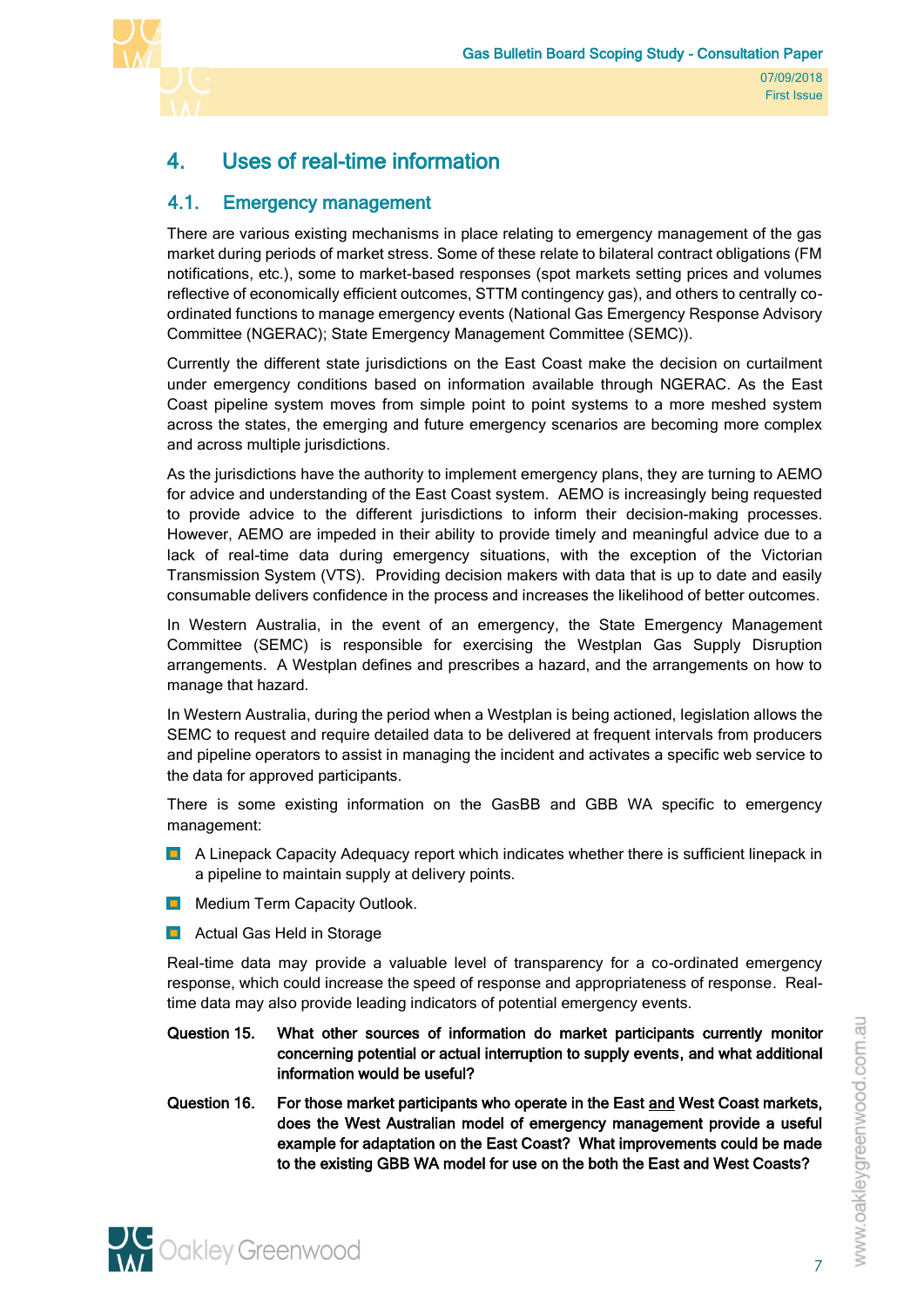

#### Question 17. Would the addition of real time data improve on the GBB WA model? For example, this would avoid the need to request participants to submit data in an emergency event and provide a greater level of integrity and timeliness of information.

In March 2017, Production Facility Operators and Pipeline Operators made commitments to the Commonwealth Government to make gas available to meet peak demand periods in the National Electricity Market. The Gas Supply Guarantee is a mechanism developed by the gas industry to facilitate the delivery of these commitments.

Question 18. How would real time data assist in the identification of risks prior to a forecast gas supply shortfall under the Gas Supply Guarantee?

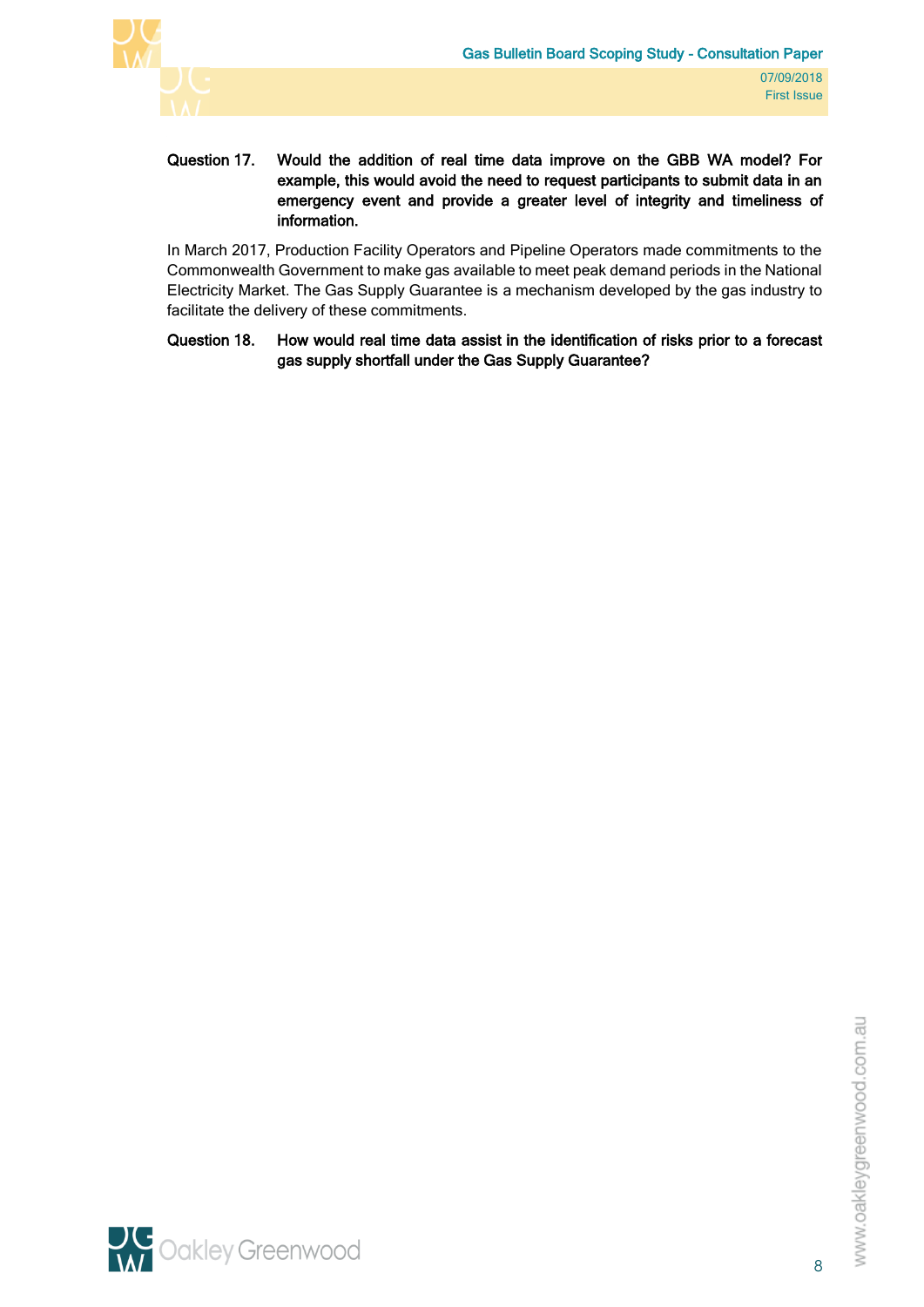

# <span id="page-10-0"></span>5. Connectivity and data processing

# <span id="page-10-1"></span>5.1. Data collection method

#### <span id="page-10-2"></span>5.1.1. East

AEMO e-Hub is AEMO's East Coast communication platform supporting exchange of information between Participants and AEMO. AEMO currently provides three methods of data collection: viz. FTP, MarketNet and internet accessible web services. FTP has not been considered as a viable option for data collection as it is due to be decommissioned in 2019. MarketNet and web services are considered future proof and scalable and could be viable options for data collection at a nominal five minutes in resolution.

#### <span id="page-10-3"></span>5.1.2. West

In the West, participants provide data to the GBB WA by a web-based user interface, and a secure web programmable interface. Data is sent to the GBB WA as CSV files.

### <span id="page-10-4"></span>5.2. Connectivity

#### Access to the AEMO e-Hub via MarketNet:

MarketNet is AEMO's private data network connection, Connection types are detailed in AEMO's "Guide-to-Information-Systems". They consist of direct connections to AEMO's energy market systems and may be the preferred connection option for some participants.

#### Access to the AEMO e-Hub and GBB WA via the Internet

An alternate mechanism for accessing AEMO's e-Hub is by connection via the Internet without the need for full MarketNet. GBB WA similarly provides access via a programmable interface, as well as a web user interface.

#### Question 19. What method does your organisation currently use to submit data to AEMO?

Question 20. What is your preferred method to submit data to AEMO, and why?

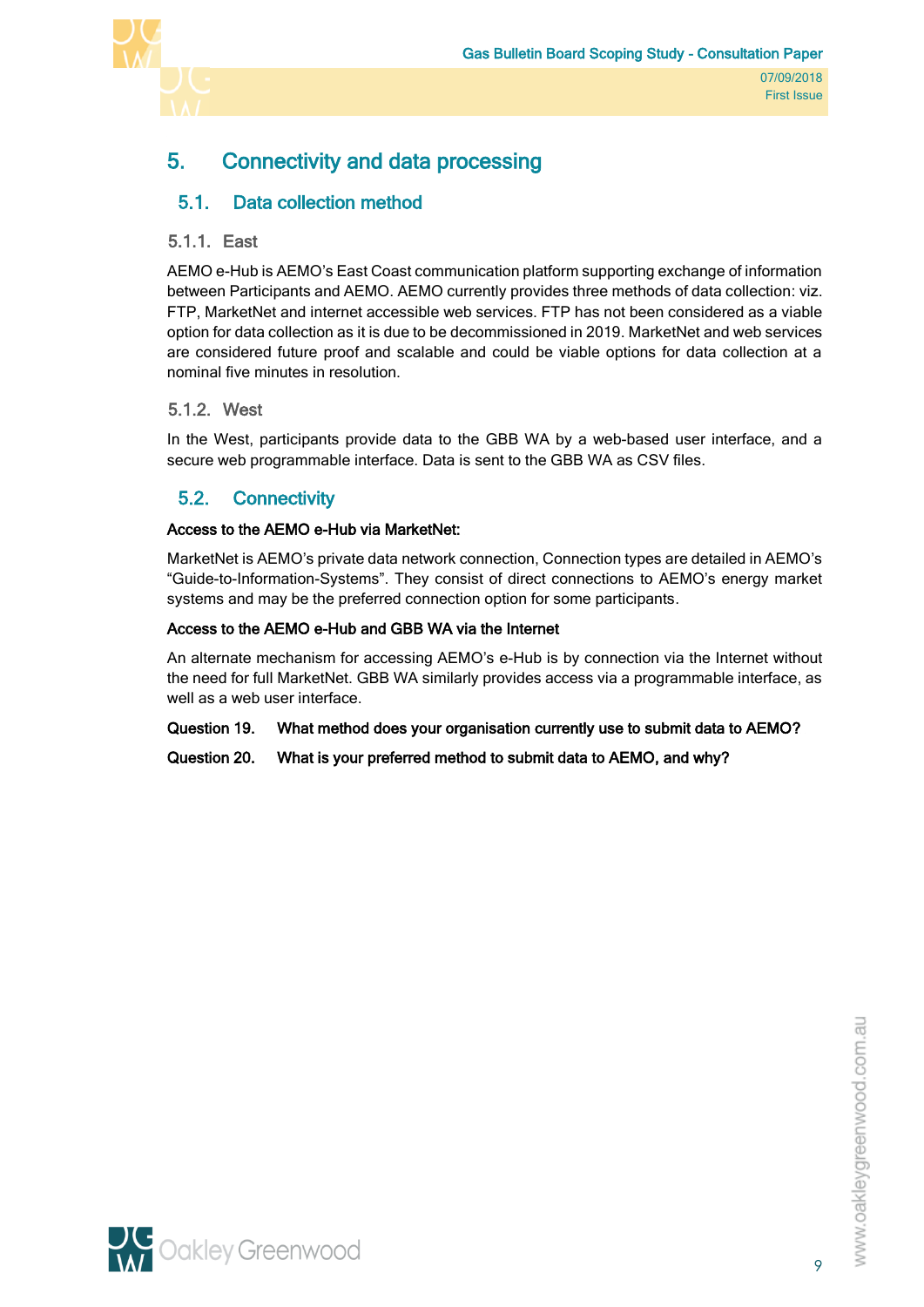

# <span id="page-11-0"></span>5.3. Data capture and processing

AEMO will receive and process data from participants at the required frequency. Data ingestion mechanisms provided by AEMO may impact participants to varying degrees.

The following tables contain the different types of real-time data sets (not limited to) that are being considered, what they contain, and the likely source of the data.

| Table 1: Potential datasets |  |
|-----------------------------|--|
|-----------------------------|--|

| <b>GC Data</b>                                                                                                                                                                                         | <b>Meter Data</b>                                                                                                                                           | <b>Compressor Data</b>    | <b>Derived Data</b>       |  |  |  |
|--------------------------------------------------------------------------------------------------------------------------------------------------------------------------------------------------------|-------------------------------------------------------------------------------------------------------------------------------------------------------------|---------------------------|---------------------------|--|--|--|
| methane                                                                                                                                                                                                | Pressure                                                                                                                                                    | pressure in/out           | line pack                 |  |  |  |
| ethane                                                                                                                                                                                                 | flow                                                                                                                                                        | <b>Status</b>             |                           |  |  |  |
| propane                                                                                                                                                                                                | heating value                                                                                                                                               |                           |                           |  |  |  |
| butane i                                                                                                                                                                                               |                                                                                                                                                             |                           |                           |  |  |  |
| butane n                                                                                                                                                                                               |                                                                                                                                                             |                           |                           |  |  |  |
| pentane_i                                                                                                                                                                                              |                                                                                                                                                             |                           |                           |  |  |  |
| pentane_n                                                                                                                                                                                              |                                                                                                                                                             |                           |                           |  |  |  |
| pentane_neo                                                                                                                                                                                            |                                                                                                                                                             |                           |                           |  |  |  |
| hexane                                                                                                                                                                                                 |                                                                                                                                                             |                           |                           |  |  |  |
| nitrogen                                                                                                                                                                                               |                                                                                                                                                             |                           |                           |  |  |  |
| carbon_dioxide                                                                                                                                                                                         |                                                                                                                                                             |                           |                           |  |  |  |
| spec_gravity                                                                                                                                                                                           |                                                                                                                                                             |                           |                           |  |  |  |
| heating value                                                                                                                                                                                          |                                                                                                                                                             |                           |                           |  |  |  |
| <b>Potential Sources</b>                                                                                                                                                                               |                                                                                                                                                             |                           |                           |  |  |  |
| Producers                                                                                                                                                                                              | Producers                                                                                                                                                   | <b>Pipeline Operators</b> | <b>Pipeline Operators</b> |  |  |  |
| <b>Injection Points</b>                                                                                                                                                                                | <b>Injection Points</b>                                                                                                                                     |                           |                           |  |  |  |
| <b>Pipeline Operators</b>                                                                                                                                                                              | <b>Pipeline Operators</b>                                                                                                                                   |                           |                           |  |  |  |
|                                                                                                                                                                                                        | <b>Storage Operators</b>                                                                                                                                    |                           |                           |  |  |  |
|                                                                                                                                                                                                        | <b>Demand Centres</b>                                                                                                                                       |                           |                           |  |  |  |
|                                                                                                                                                                                                        | Large Users                                                                                                                                                 |                           |                           |  |  |  |
| Question 21.<br>To what extent are your systems currently capable of delivering this kind of data<br>to AEMO, and at frequent intervals (up to five-minute intervals)?                                 |                                                                                                                                                             |                           |                           |  |  |  |
| Question 22.<br>What, if any, are the likely challenges for your business in supplying appropriate<br>data to AEMO at frequently prescribed intervals?                                                 |                                                                                                                                                             |                           |                           |  |  |  |
| Question 23.<br>What, if any, major technical, security, resource, logistics or other obstacles can<br>you identify that might prevent your business implementing and operating data<br>feeds to AEMO? |                                                                                                                                                             |                           |                           |  |  |  |
| Question 24.                                                                                                                                                                                           | What, if any, significant security issues can you identify that could impede the<br>provision of real-time data to AEMO at frequently prescribed intervals? |                           |                           |  |  |  |

# <span id="page-11-1"></span>6. Other feedback

If there is any other feedback or commentary you would like to provide in relation to this scoping study, please do so.

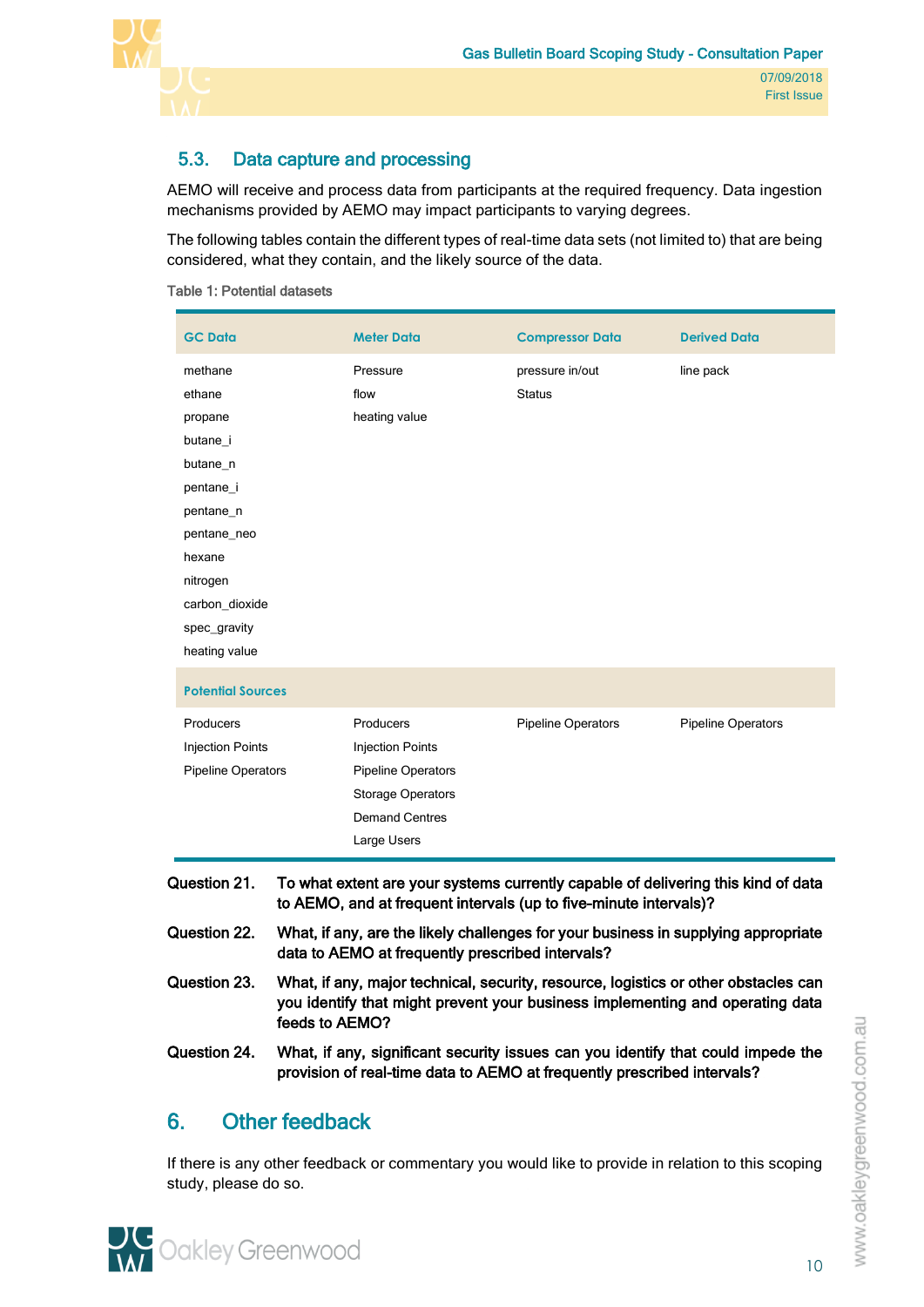

# <span id="page-12-0"></span>7. Next steps

In parallel to seeking written responses to the consultation paper, one-on-one interviews will be conducted with selected stakeholders during the consultation paper response period. If you wish to nominate for a one-on-one interview to further discuss the details in the consultation paper, you are encouraged to do so by responding as early as possible. Participants who nominate and are approved for the one-on-one interviews may be sent a set of more detailed questions prior to the interview taking place.

An interim report setting out the findings will be produced and will be used as inputs to the cost – benefit process and developing the scope document for Workstream 2 – technology options.

Further stakeholder engagement will be conducted with more detailed focus on the technology options to further inform the specification and costs of any systems required for real-time data capture.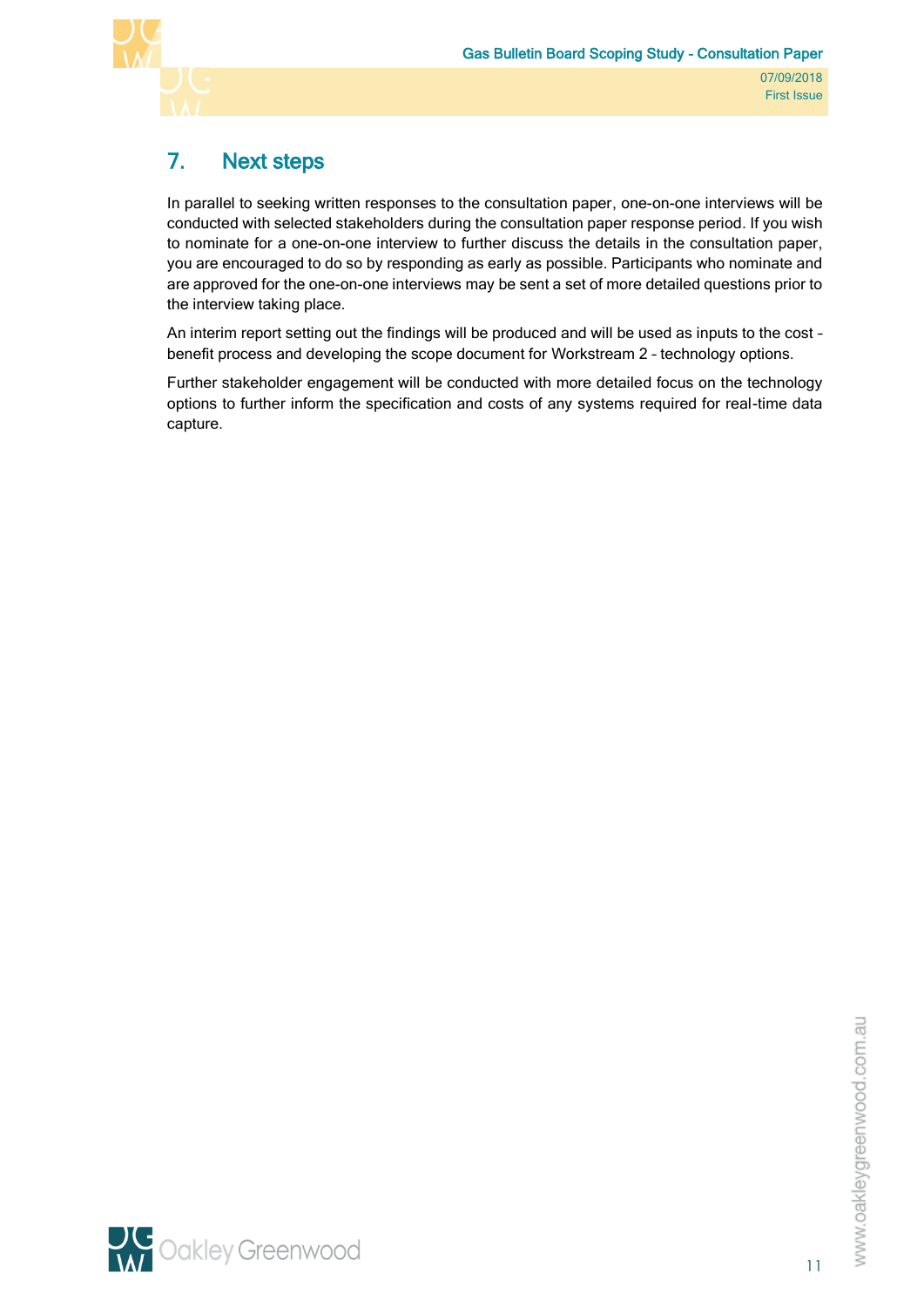



# <span id="page-13-0"></span>Appendix A – Background Information

### A.1 Study scope and approach

<span id="page-13-1"></span>It is intended that the Study will inform future policy options for enhancing transparency in the gas market to enable users to make more informed purchasing decisions, assist in emergency management, and complement the work already underway on Bulletin Board improvements being led by the COAG Energy Council (See Section [A.2\)](#page-13-2). To a significant degree, the objective of enhancing transparency will focus on removing or lowering the level of information asymmetry that exists in the market, without unnecessarily creating issues for participants in relation to the release of commercial-in-confidence data.

To this end, the study is to focus on the implementation of a centralised facility to capture real time data from gas producers, storage operators and pipeline operators and what the costs and benefits of that data, or subset of that data, to market participants will be.

The category of stakeholders that OGW will consult with are:

- **Pipeline and Storage Facility Operators.**
- **Narket Participants.**
- **Gas Producers.**
- **D** Government Departments and Agencies (relevant departments in State Governments and the Northern Territory).
- **Advocacy Groups.**
- <span id="page-13-2"></span>**Relevant Consultants and Information On sellers**

#### A.2 Current gas market reforms

A number of gas market reforms are occurring in parallel to the GBB scoping study.

The COAG Energy Council released their Australian gas market vision in December 2014 and announced the Gas Market Reform Package in August 2016.

The reform package delivers a range of measures including:

- **D** a wholesale gas market that concentrates trading at two primary trading hubs, a northern hub and a southern hub, with improved and more unified market designs at each location;
- **a** a gas transportation capacity market to underpin the new wholesale market design;
- **D** broader and more accurate market related information for participants and the public, primarily through a redeveloped Natural Gas Services Bulletin Board;
- **E** examining whether a new test for determining whether a gas transportation pipeline should be subject to price regulation through a consultation process; and
- **I** implementation of the Energy Council Gas Supply Strategy.

The Gas Market Reform Group (GMRG) has been established to lead the roll out of the reforms outlined in the package and also requested to work with the ACCC on options to improve gas supply chain price transparency.

Separate to the GBB scoping study, the AEMC has completed an NGR rule change on improvements to the Natural Gas BB on 26 September 2017.



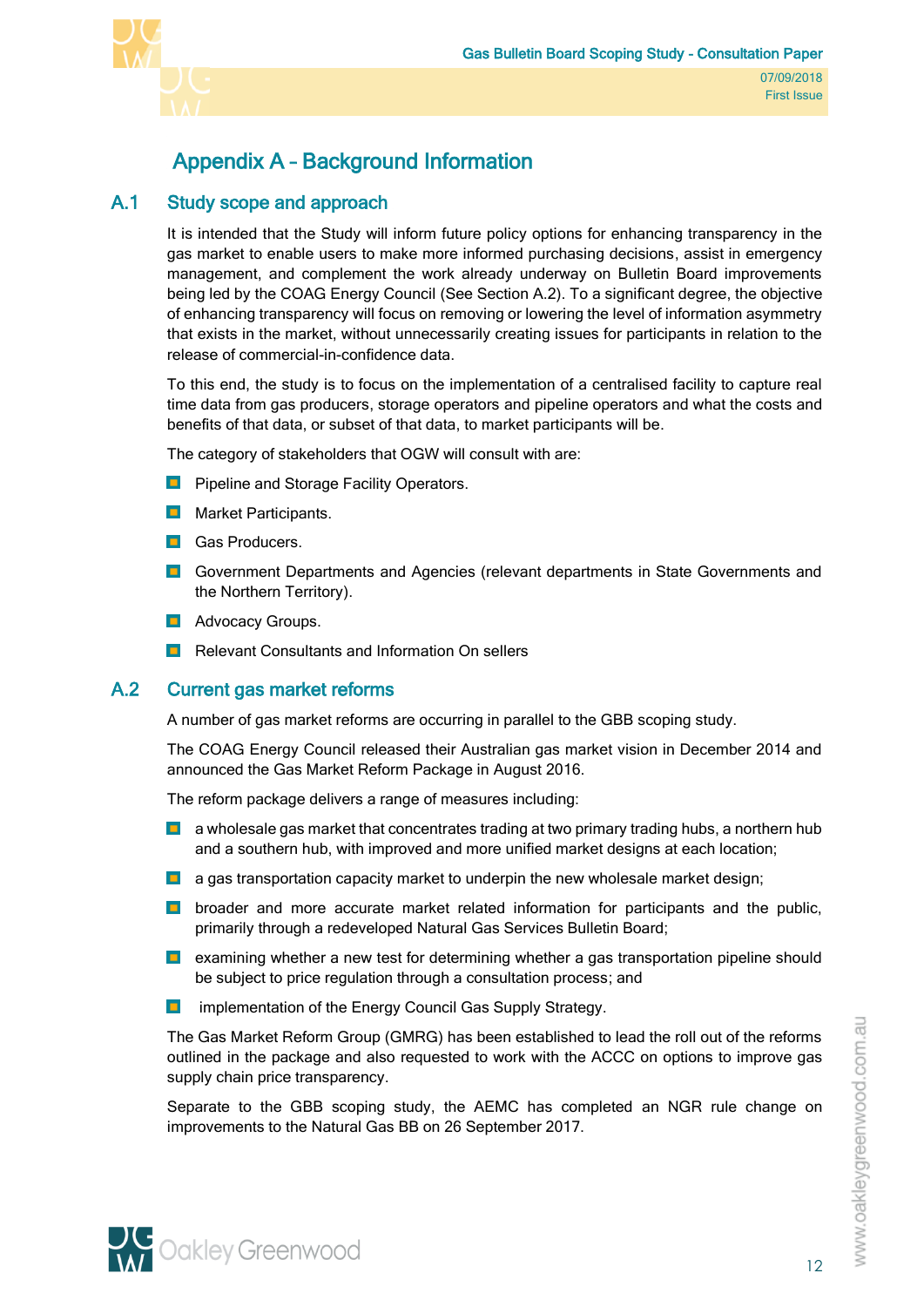

The rule change aims have:

- $\Box$  clarified the purpose of the Bulletin Board;
- **F** removed the current zonal model and establish a new reporting model;
- $\blacksquare$  exempted remote and non-connected pipelines from reporting obligations;
- $\blacksquare$  included regional pipelines and facilities and facilities attached to distribution pipelines;
- $\blacksquare$ established a new registration framework and threshold;
- $\blacksquare$  included a reporting standard;
- **D** removed the market participant and Australian Energy Market Operator (AEMO) cost recovery provisions; and
- **added a new biennial reporting requirement for AEMO.**

AEMO is currently implementing this rule change to enhance the breadth and accuracy of information provided to the market through the natural gas Bulletin Board which will come into effect on 30 September 2018. Details of the GasBB changes can be found [here](http://www.gasbb.com.au/Bulletin%20Board%20Information/2018%20Rule%20Change%20Information.aspx) . While the GBB scoping study is independent of the changes under way it is to complement and utilise these changes.

### A.3 Current East Coast GasBB overview

<span id="page-14-1"></span><span id="page-14-0"></span>Figure 1 Current GasBB data process and architecture



[Figure 1](#page-14-1) gives an overview of the current data processes within the GasBB. Parts of the data submission processes (data submission by manual and CSV processes) are under change from AEMO with a move to data submission through Application Programming Interfaces (API). Data submissions into the central database are further processed and/or aggregated by AEMO for publication to the public-facing data portals and web pages.

The current submission datasets are:

- **D** Capacity outlook
- $\Box$  Daily production and flow
- Daily storage

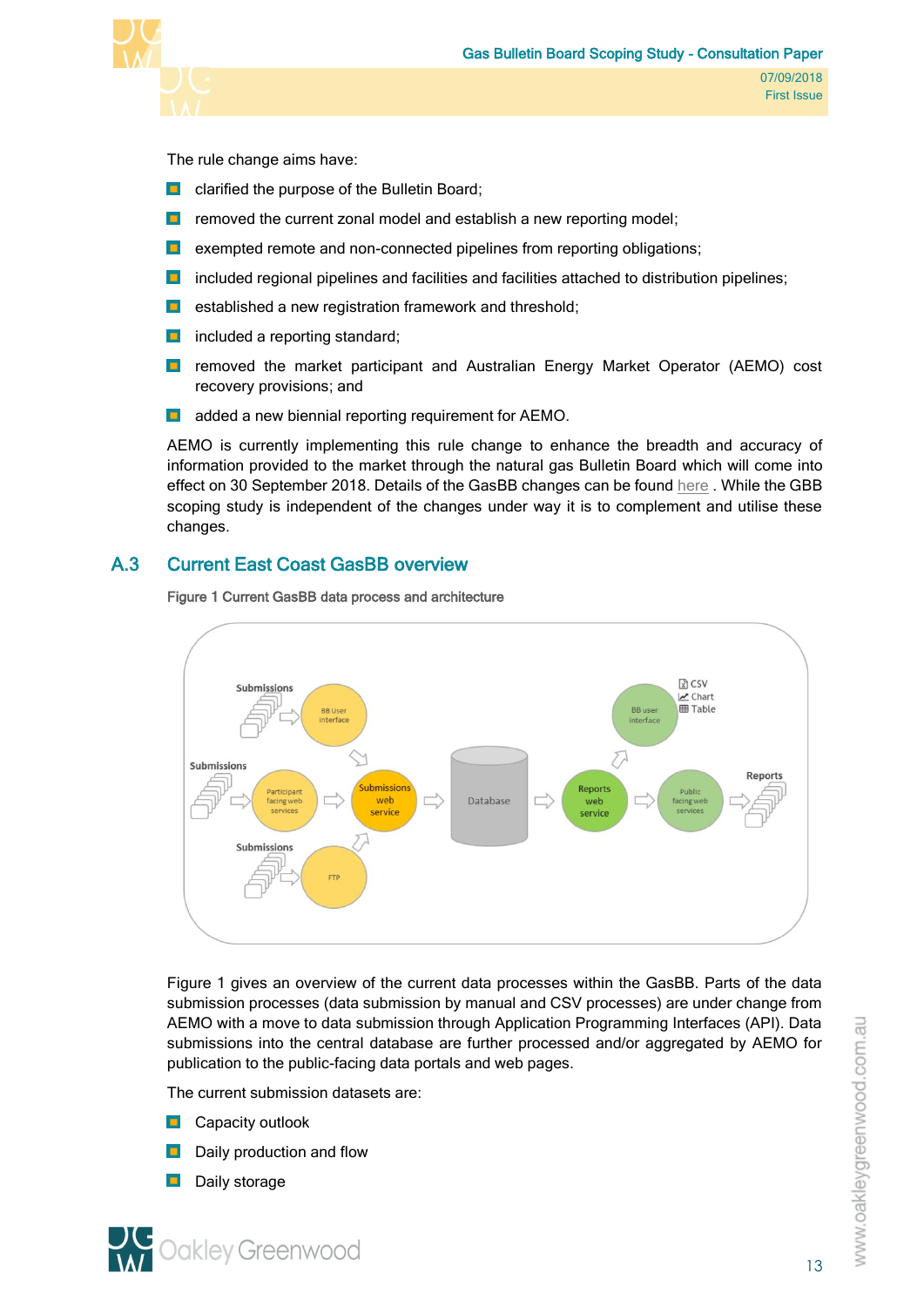

- **Nominations and forecasts**
- **Gate station nameplate rating**
- **Linepack capacity adequacy**
- $\blacksquare$  Medium term capacity
- Secondary bid offer summary
- **B** Secondary trade summary
- **D** Nameplate rating
- **Uncontracted capacity**

<span id="page-15-0"></span>The datasets are updated at a minimum daily

#### A.4 Current GBB WA overview

#### <span id="page-15-1"></span>Figure 2 GBB WA data process and architecture



The current GBB WA design was in response to the gas supply disruptions in North West WA in 2008 based on the key recommendations of the Gas Supply and Emergency Committee. [Figure](#page-15-1)  [2](#page-15-1) shows the key components of the gas information services consisting of the GBB WA and the Emergency Management Facility (EMF).

The data set provided to the GBB WA is:

- **Contact Information**
- **B** Standing Data
	- $\mathcal{L}_{\mathcal{A}}$ Information about GBB Pipelines, including the Nameplate Capacity of the pipeline and how the pipeline is connected to other GBB Facilities and gas distribution systems;
	- Information about other GBB Facilities, including the Nameplate Capacity of the Facility  $\mathcal{L}^{\text{max}}$ and the GBB Pipeline(s) each Facility is connected to; and
	- $\sim$ Information about GBB Facilities for which gas quality specification information is published as required by the Gas Supply (Gas Quality Specification) Act 2009.